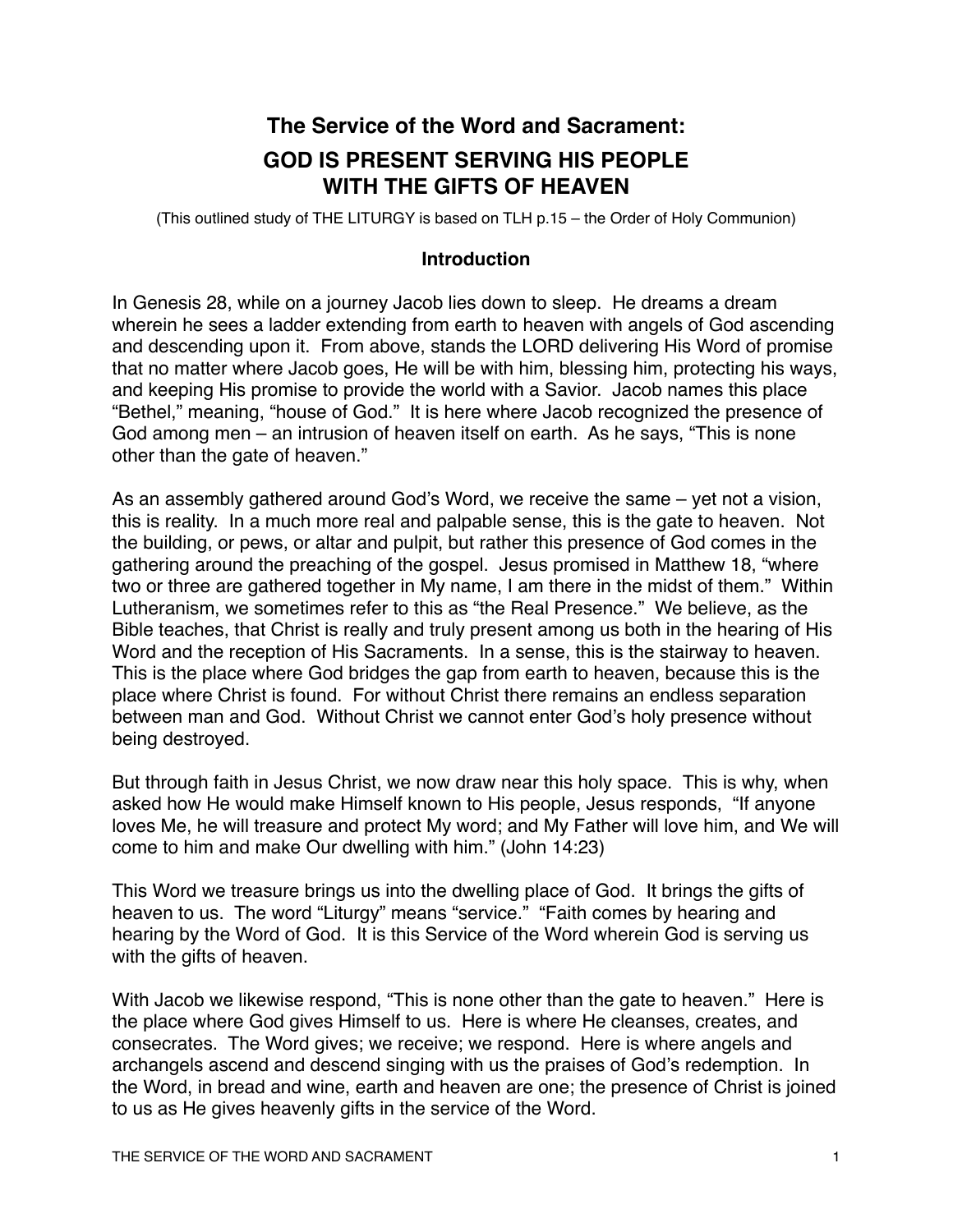# **We Assemble in the Presence of God**

### OPENING PRAYER AND HYMN

Hence we begin in prayer and song where in we declare this truth – "we are assembled in Your presence…" Let us pray,

#### **OPENING PRAYER**

*Minister (M): O Lord, our Maker, Redeemer, and Comforter, we are assembled in Your presence to hear Your Holy Word. We pray You to open our hearts by Your Holy Spirit that by the preaching of Your Word we may be brought to repent of our sins, to believe on Jesus in life and in death, and to grow day by day in grace and holiness. Hear us for Christ's sake. Amen.*

#### **OPENING HYMN**

Calling God into our presence, we use the Baptismal entrance of invocation. This reflects our baptismal entrance into God's kingdom. As we have become one with Christ dwelling in us through baptism, so we become one with Christ dwelling among us now. Therefore we gather around His Word and Sacrament …

*Minister (M): In the Name of the Father, and of the Son, and of the Holy Ghost. Congregation (C): Amen.* 

Amen declares our certainty. It is a word which means, "it is certain," "it is so." As in other moments of the service, we here declare our certainty that God is with us. Likewise, upon having our sins forgiven, we respond "Amen." This is our confidence that our forgiveness in Christ is certain.

"We now draw near…" As Moses draws near the burning bush, God instructs him to remove his sandals, saying, "the place where you stand is holy ground." Likewise when God descended upon Mt. Sinai, the children of Israel were instructed to first wash and sanctify themselves before they could draw near. To enter into God's presence is to enter into holiness. To do so in with the corruption of sin clinging to us would be devastating. We cannot enter this space with indifference to sin nor while trusting in our own merit. Because we are born dead in sin and sin daily, falling short of the glory of God's presence, we first lay bare our sins before God pleading and trusting in His atoning work in Christ. As Hebrews 10 says, we "draw near" by "a new and living way" through "the flesh of Jesus" who has born our sins in His own body on the cross. Our help is found no other place than this saving name of the Lord. In speaking the the good news of absolution, God is present with His gifts. He comes through His called servant to give forgiveness, life, and salvation.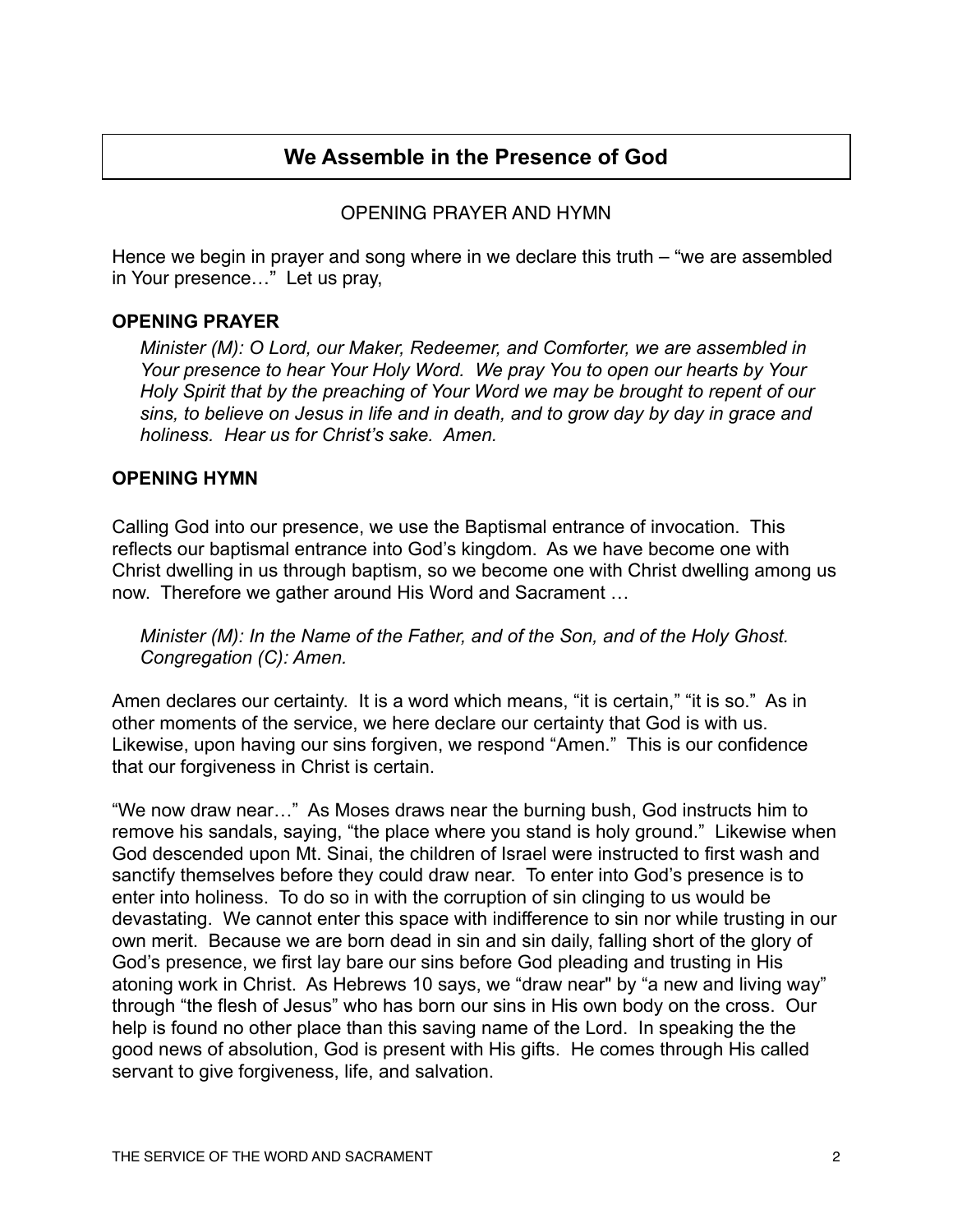*M: Beloved in the Lord! Let us draw near with a true heart and confess our sins unto God, our Father, beseeching Him in the name of our Lord Jesus Christ to grant us forgiveness. Our help is in the name of the Lord.*

*C: Who made heaven and earth.*

*M: I said, I will confess my transgressions unto the Lord.*

*C: And Thou forgavest the iniquity of my sin*

*C: O almighty God, merciful Father, I, a poor, miserable sinner, confess unto Thee all my sins and iniquities with which I have ever offended Thee and justly deserved Thy temporal and eternal punishment. But I am heartily sorry for them and sincerely repent of them, and I pray Thee of Thy boundless mercy and for the sake of the holy, innocent bitter sufferings and death of Thy beloved Son, Jesus Christ, to be gracious and merciful to me, a poor, sinful being.*

*M: Upon this your confession, I, as a called servant of the Word, announce the grace of God unto all of you, and in the stead and by the command of my Lord Jesus Christ I forgive you all your sins in the name of the Father and of the Son and of the Holy Ghost.*

Now the Divine Service truly begins. All else has been preparatory. The rhythm of true worship is no different than God's whole creation. He speaks, we receive and respond. As the life giving power of the Word at Creation brought forth something where there was nothing, so also the Word prompts and creates a worthy response where there would not otherwise be one. This is also why we understand the title "Service of the Word" to refer to the Word serving. This is the rhythm of the Liturgy – the Word gives; we receive; we respond.

# **We Glorify Our Lord's Presence**

# THE INTROIT, THE KYRIE, THE GLORIA IN EXCELSIS

"The Introit" is Latin for "entrance" or "going in." Originally these entrance psalms were sung antiphonally by the choir in order to accompany the arrival of the clergy, a procession from the sacristy through the entrance of the sanctuary and to the altar. We read our entrance psalm responsively after which we respond to the Word with songs of confessional praise.

The songs that follow the entrance psalm, the Gloria Patri, the Kyrie, and the Gloria in Excelsis, are ancient songs of the Church. The texts are drawn from Holy Scripture and have been used in Christian worship dating back to the second and third centuries. These songs are both of praise and of a faithful confession of what Scripture teaches.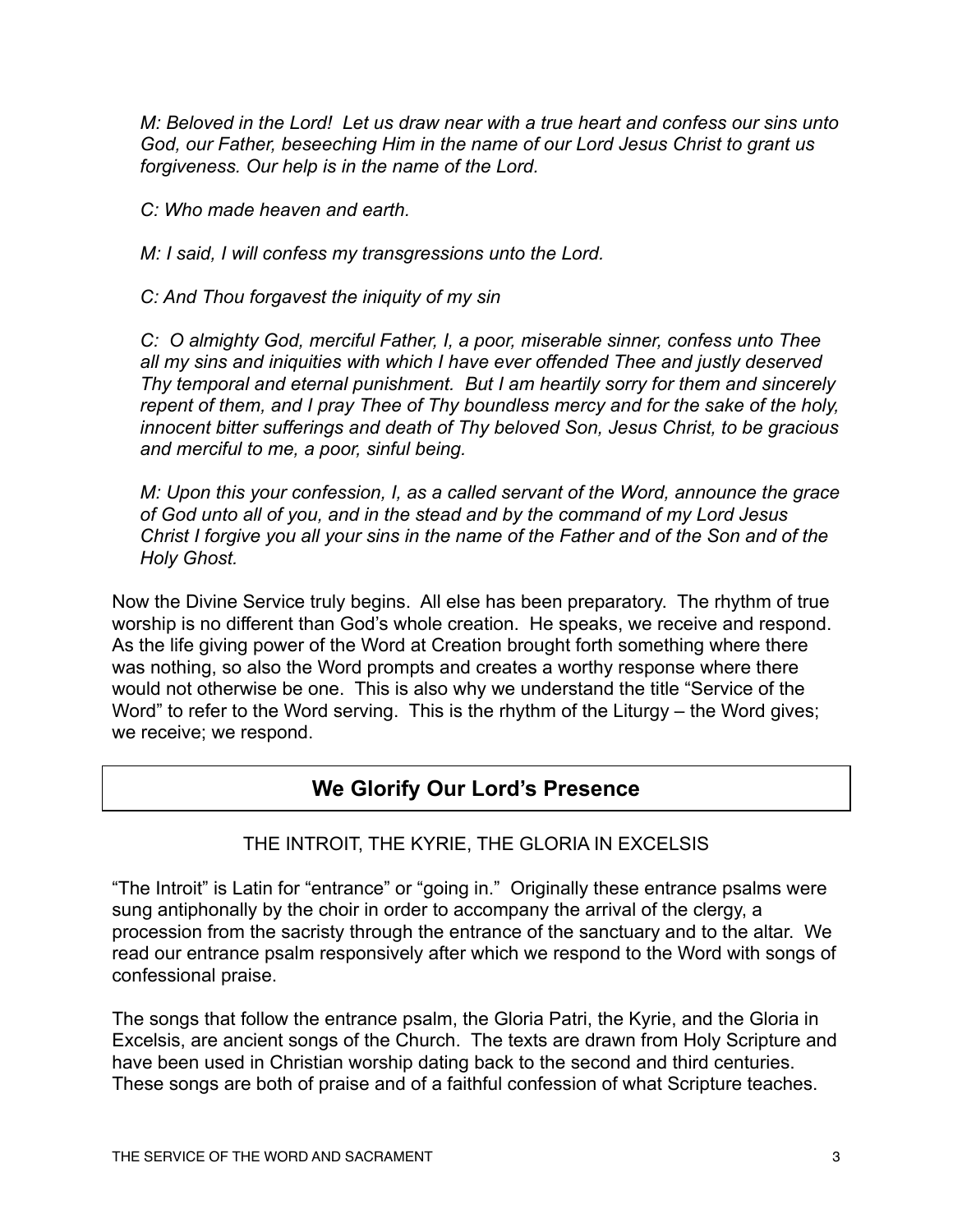We sing glory to the Father, and to the Son and to the Holy Spirit as a proclamation that the God gathers us here is One Holy Trinity, besides which, there is no other. Our One God in three persons has existed from the beginning of ages on into the ages of ages or as we say "world without end."

Even as the sick and disabled crowded around Jesus crying out for the Creator to have mercy on the fallen Creation, we crowd around our Lord with our illnesses of body and soul to sing "Kyrie Eleison" – "Lord, have mercy."

In Christ, God has taken all our ailments, all our sins upon Himself. As it says in 2 Corinthians, He "has become sin for us." Earth and heaven are joined in Christ and rightly we praise. We sing the song of heaven and earth. We join the angels of Luke 2 that Christmas night for the Spirit has brought to this world the Lamb of God who takes away the sin of the world. Indeed "glory to God in heaven and on earth peace among men."

The Word is sounded in the Psalm; we receive; we respond.

#### **INTROIT**

*[a psalm is sung or spoken]*

### **THE GLORIA PATRI**

*C: Glory be to the Father and to the Son and to the Holy Ghost; As it was in the beginning, is now, and ever shall be, world without end. Amen.*

#### **THE KYRIE** – LORD HAVE MERCY **Mark 10:47**

*C: Lord, have mercy upon us. Christ, have mercy upon us. Lord, have mercy upon us.*

**THE GLORIA IN EXCELSIS** – GLORY TO GOD IN THE HIGHEST Luke 2:14: John 1:29

*C: Glory be to God on high, and on earth peace, good will toward men. We praise You, we bless You, we worship You, we glorify You, we give thanks to You, for Your great glory. O Lord God, heav'nly King, God the Father Almighty. O Lord, the only begotten Son, Jesus Christ; O Lord God, Lamb of God, Son of the Father, You that take away the sin of the world, have mercy upon us. You that take away the sin of the world, receive our prayer. You are seated at the right hand of God the Father, have mercy upon us. For You only are holy; You only are the Lord. You only, O Christ, with the Holy Spirit, are most high in the glory of God the Father. Amen.* 

# THE SALUTATION AND THE COLLECT

Throughout the Liturgy we see transitions. Here in the Salutation we transition from our songs of praise to prayer and the hearing of the Word. More than "hello," this is a call for God's presence to be both with the congregation and with the minister as he offers the collect of the church – a collective prayer of God's people focusing on the central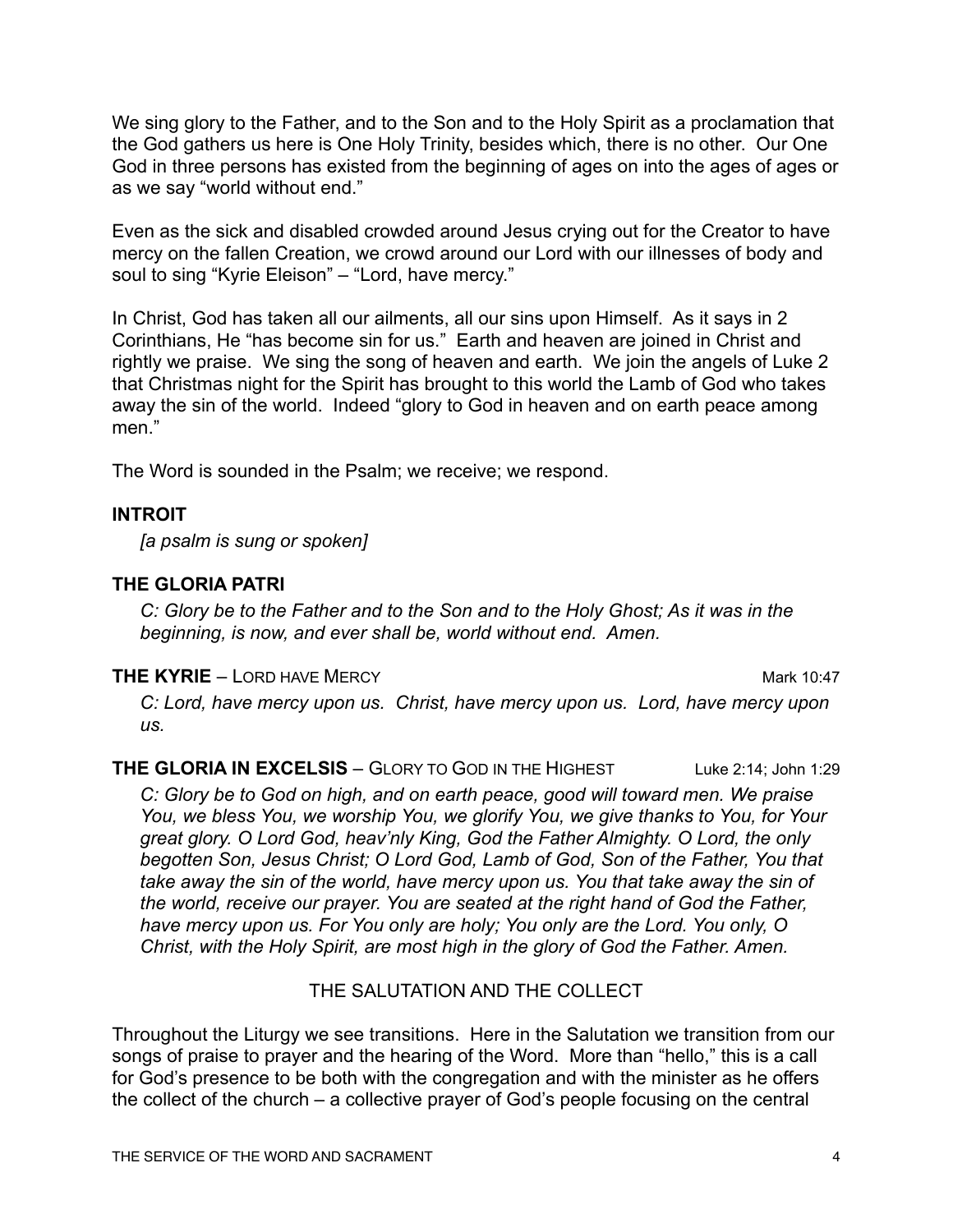thought of the day. In this call to action, the congregation asks the Lord to be present with the minister's spirit as he intercedes, both praying for the people as he moves on to speak for God through the Word.

**THE SALUTATION** Luke 1:22; 2 Timothy 4:22

*M: The Lord be with you. C: And with thy spirit.*

### **THE COLLECT FOR THE DAY**

*M: Let us pray … [the collect of the day is spoken] C: Amen.*

# **Our Lord is Present in Word**

#### THE EPISTLE, GRADUAL, AND GOSPEL

Jesus is the Word made flesh. He was in the beginning the Creator of all things through the spoken word. In flesh, this Word has dwelt among us, the person of Jesus Christ, both the God of all Creation and the Son of Mary. He has carried the sins of His fallen creation and restored to us the gift of life. This Word remains living and active bringing us the body of Jesus, really present, and all the works He has accomplished for us. Here He speaks. We structure this hearing of the Word in a collection of Bible readings spread throughout the church year. This consists of Lectionary readings each Sunday from an Old Testament text, an Epistle text, and a Gospel text. These readings are designed to either focus on the central thought of the day or take us through a series of readings within a book of the Bible. Traditionally we draw out the thoughts of one of these three texts in the Sermon Theme of the Day.

The Gradual comes from the Latin meaning "steps." This reading, usually a portion or even a whole psalm, is our ascent. We are moving from from the thoughts of the Epistle or Old Testament reading to the thoughts of the Word made flesh in the Gospel text. The Hallelujah that accompanies this has been called "the perpetual voice of the Church." Sung both in psalms of the Jewish synagogue and in Christian Churches since the time of Christ, this Hebrew words means, "Praise the LORD!" It especially is meant to command attention to the fact that the Gospel reading is approaching.

We give special prominence to the Gospel text which brings to us the words and works of the Word in the flesh. Thus, gathered in the presence of our Lord, we normally rise and sing: "Glory be to Thee, O Lord!" He speaks and we respond: "Praise be to Thee, O Christ!"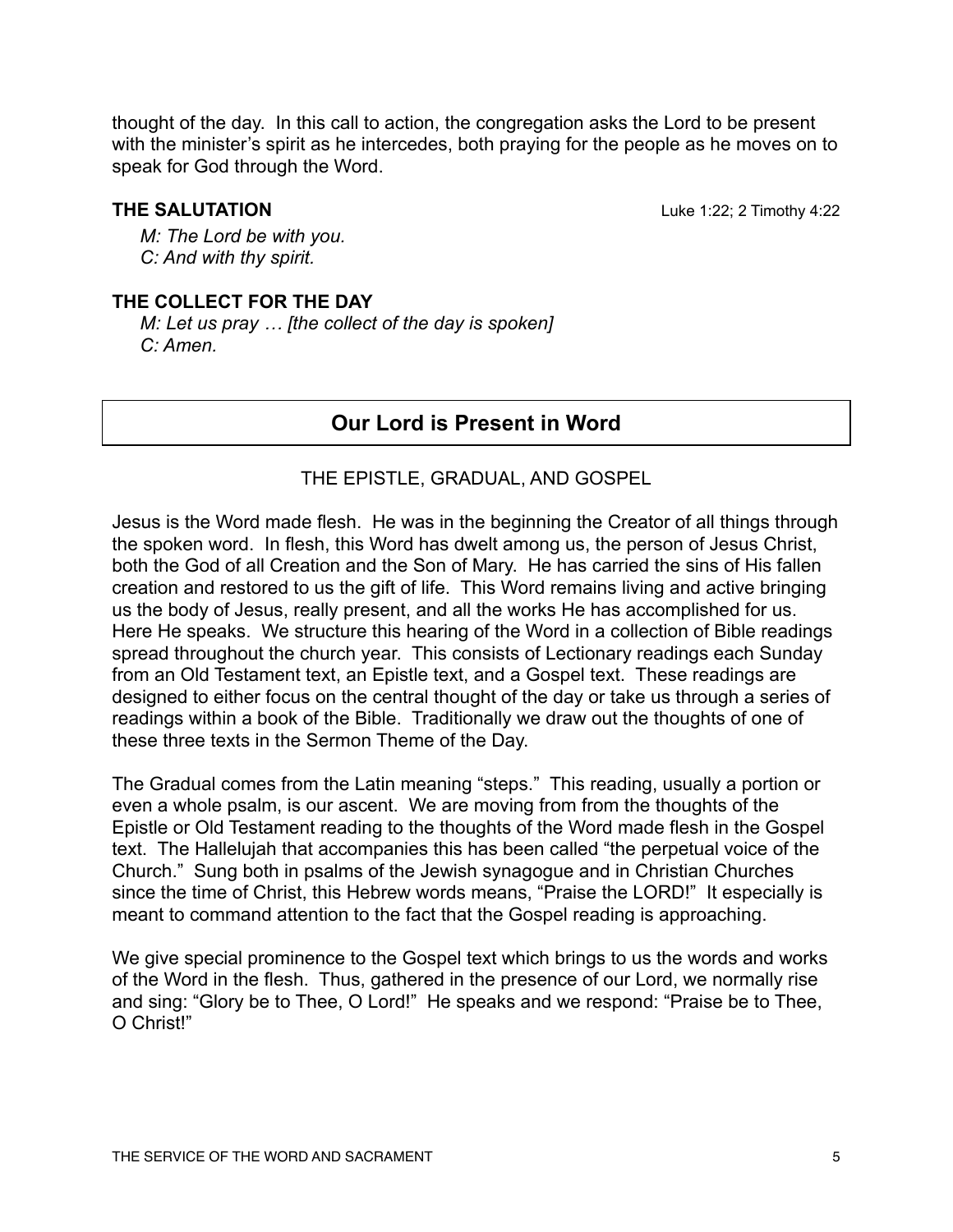#### **THE EPISTLE**

*[the Epistle for the day is read]*

#### **THE GRADUAL**

*[the Gradual of the day is read with Hallelujahs]*

#### **THE HALLELUJAH** – PRAISE THE LORD

*C: Hallelujah! Hallelujah! Hallelujah!*

#### **THE GOSPEL**

*[the Gospel for the day is announced] C: Glory be to Thee, O Lord!*

*[the Gospel for the day is read]*

*M: Blessed are they who hear God's Word and keep it! C: Praise be to Thee, O Christ!*

#### THE CREED

The Creed to follow is Latin for "I believe." The presence of God in His word creates a faith that believes and confesses the truth of God's salvation in Christ. There are three creeds that the Christian Church has accepted as a true proclamation of the faith that saves. We join with the saints in heaven and those on earth as we confess to one another and before the world the true Christian faith.

#### **THE NICENE CREED – I BELIEVE**

*I believe in one God, the Father Almighty, Maker of heaven and earth and of all things visible and invisible.*

*And in one Lord Jesus Christ, the only-begotten Son of God, begotten of His Father before all worlds, God of God, Light of Light, Very God of Very God, Begotten, not made, Being of one substance with the Father, By whom all things were made; Who*  for us men and for our salvation came down from heaven And was incarnate be the *Holy Ghost of the Virgin Mary And was made man; And was crucified also for us under Pontius Pilate. He suffered and was buried; And the third day He rose again according to the Scriptures; And ascended into heaven, And sitteth on the right hand of the Father; And He shall come again with glory to judge both the quick and the dead; Whose kingdom shall have no end.*

*And I believe in the Holy Ghost, The Lord and Giver of Life, Who proceedeth from the Father and the Son, Who with the Father and Son together is worshiped and glorified, Who spake by the Prophets. And I believe one holy Christian and Apostolic Church. I acknowledge one Baptism for the remission of sins, And I look for the resurrection of the dead, And the life of the world to come. Amen.*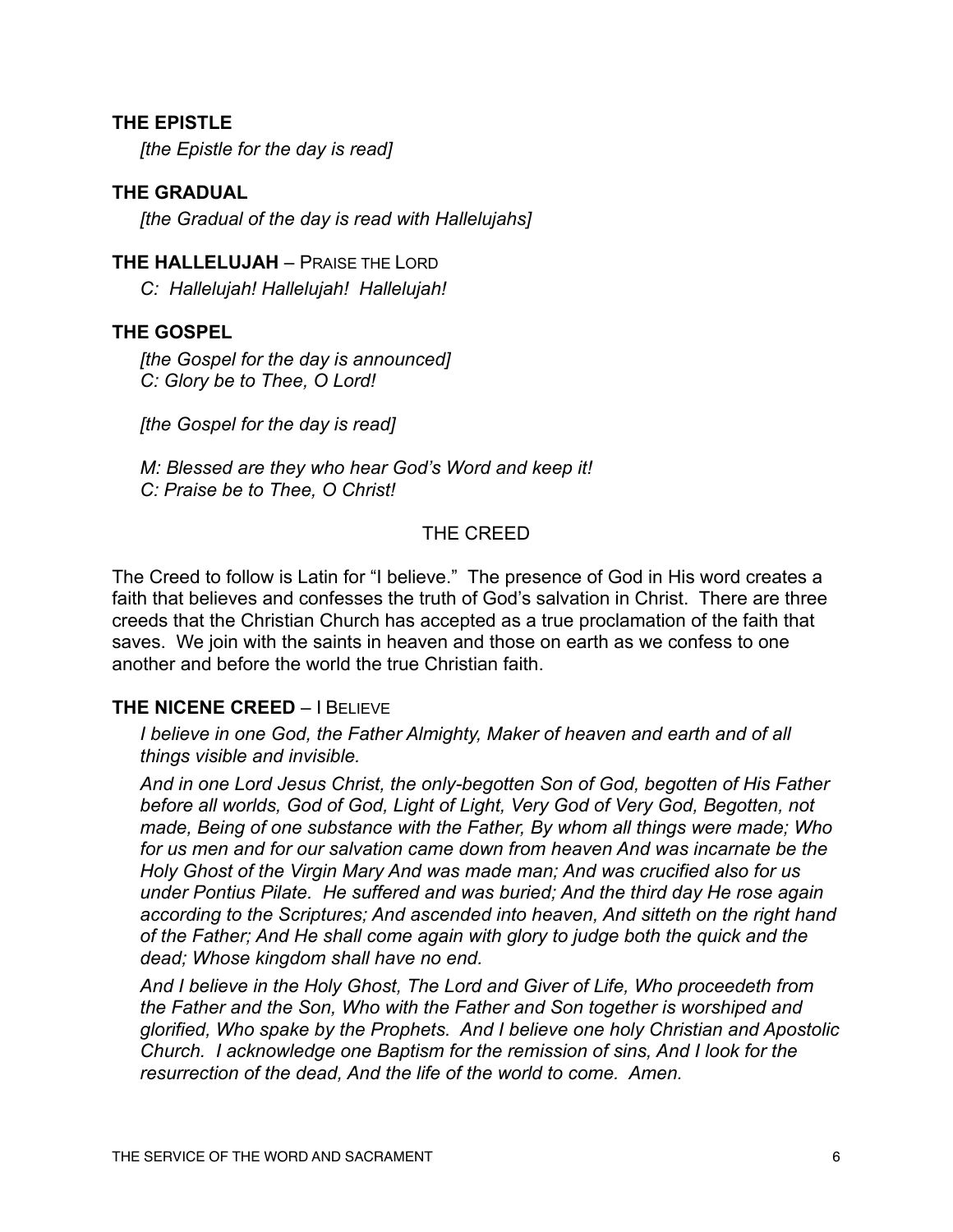#### HYMN, SERMON, AND OFFERTORY

We continue with a hymn which either reflects the thoughts of our previous readings or introduces the focus of our sermon. The hymns we sing are designed to accompany and enhance the service of the Word. Hymns unite a congregation in the thoughts of the Word for the day. Throughout the service, the word dwells among us richly in psalms and hymns and spiritual songs (Colossians 3:16). Together we teach and admonish, break down and build up. In acknowledging and praising the truths of God's word, hymns bring the Word to us in meaningful and memorable song.

Our Sermon meditation is meant to develop the thoughts of one of the three readings of the day and apply it to our lives. This practice of searching and drawing out the truths of God's Word has been a part of God's people since before the time of Christ. Rather than a motivational speech centering in your works and life, Christian preaching centers in the works and life of our Lord – that is, it proclaims the gospel. Through a proclamation of sin, salvation, and sanctification, God's word works repentance and faith in the forgiveness Christ has won for us through the cross. The Spirit comes to us and dwells in us with new life through the Word. As we walk in the Spirit, fruits of faith flourish.

#### **PRE-SERMON HYMN**

#### **THE SERMON**

*[A Bible text is read and a sermon meditation is delivered]*

Upon concluding the sermon, we hear the promise of Philippians 4:7 in which our hearts are assured that the peace of this gospel which we have just heard will always protect us through faith in Christ Jesus.

We respond in that peace by offering our cleansed hearts to God beginning with the words of Psalm 51. Nathan the prophet has come to David revealing his sins of adultery and murder, and sharing the consolation of the gospel. David responds to the messages of sin and salvation with the words of this psalm. We too sing this prayer for God continue to dwell with us through His Spirit, restoring us to the joyful life we have been given through Christ for us and in us. The service continues to follow the rhythm of receiving and responding.

*M: The peace of God, which passeth all understanding, keep your hearts and minds through Christ Jesus.*

#### **THE OFFERTORY**

*C: Create in me a clean heart, O God, and renew a right spirit within me. Cast me not away from Thy presence, and take not Thy Holy Spirit from me. Restore unto me the joy of Thy salvation; and uphold me with Thy free spirit.*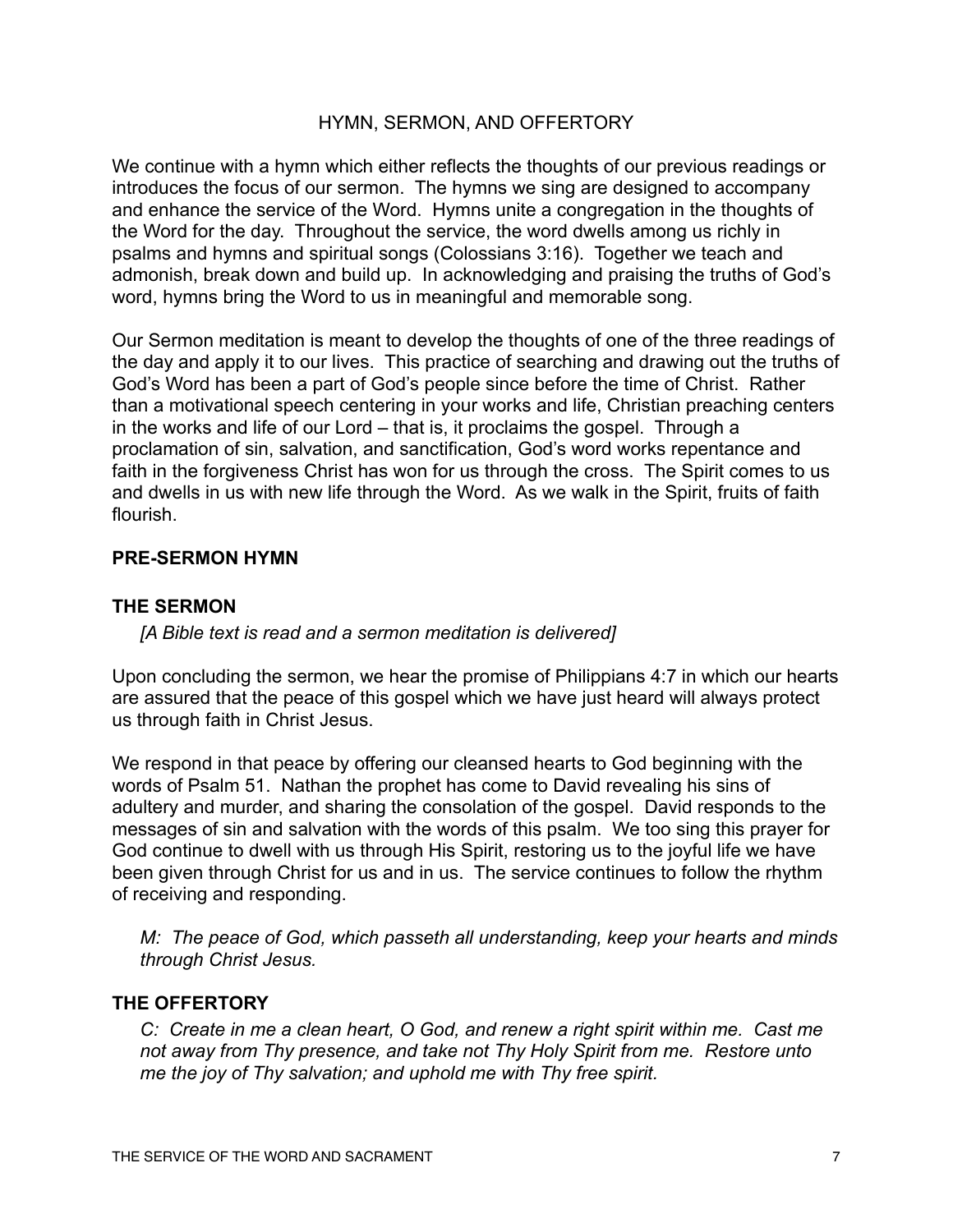# **Our Lord is Present Interceding and Accepting**

# THE OFFERING, GENERAL PRAYER, AND HYMN

God has set us free from the debt of the law, so that we no longer give "grudgingly or of necessity" (2 Corinthians 9:7). As Jesus said to His disciples, "Freely you have received, freely give." We give of the fruit of our thankful heart, moved by the Christ, "who though He was rich, yet for your sakes He became poor." Our thank offerings support the work of this ministry of the Word and the fellowship ministry of our synod as we endeavor to preach the gospel to all nations.

We likewise bring to the throne of God our requests, both for our needs and the needs of the greater body of Christ. The Word has prepared us to rightly approach God in this way. We seek not our will, but His alone. Through the interceding work of Christ on our behalf, God promises to accept our gifts and hear and answer our requests. We offer these things in His name.

A Hymn is normally placed either directly after the Sermon reflecting the Word just heard, or following the prayer as preparatory for our entrance into the Service of **Sacrament** 

# **THE OFFERING OF THANKFUL HEARTS**

#### **THE GENERAL PRAYER**

#### **COMMUNION HYMN**

# **Our Lord is Present in Meal**

# THE SERVICE OF THE SACRAMENT

The Word has prepared the way for the consummation of our Lord's coming. It is in the Service of the Sacrament where this Word made flesh now dwells among us bodily present in Meal. We have seen already how the "real presence" of our Lord comes to us in the earthly elements of written word where gifts are received through hearing. The "real presence" of our Lord is also with us in the earthly elements of bread and wine where gifts are received through eating and drinking. The Word is now active in the Meal, joining earth and heaven as God gives the gifts of forgiveness, life, and salvation through the body and blood of His Son.

It is the stairway of Jacob's dream with angels ascending and descending. It is the ascent to Jerusalem. We now approach the bodily presence of Jesus Christ in the His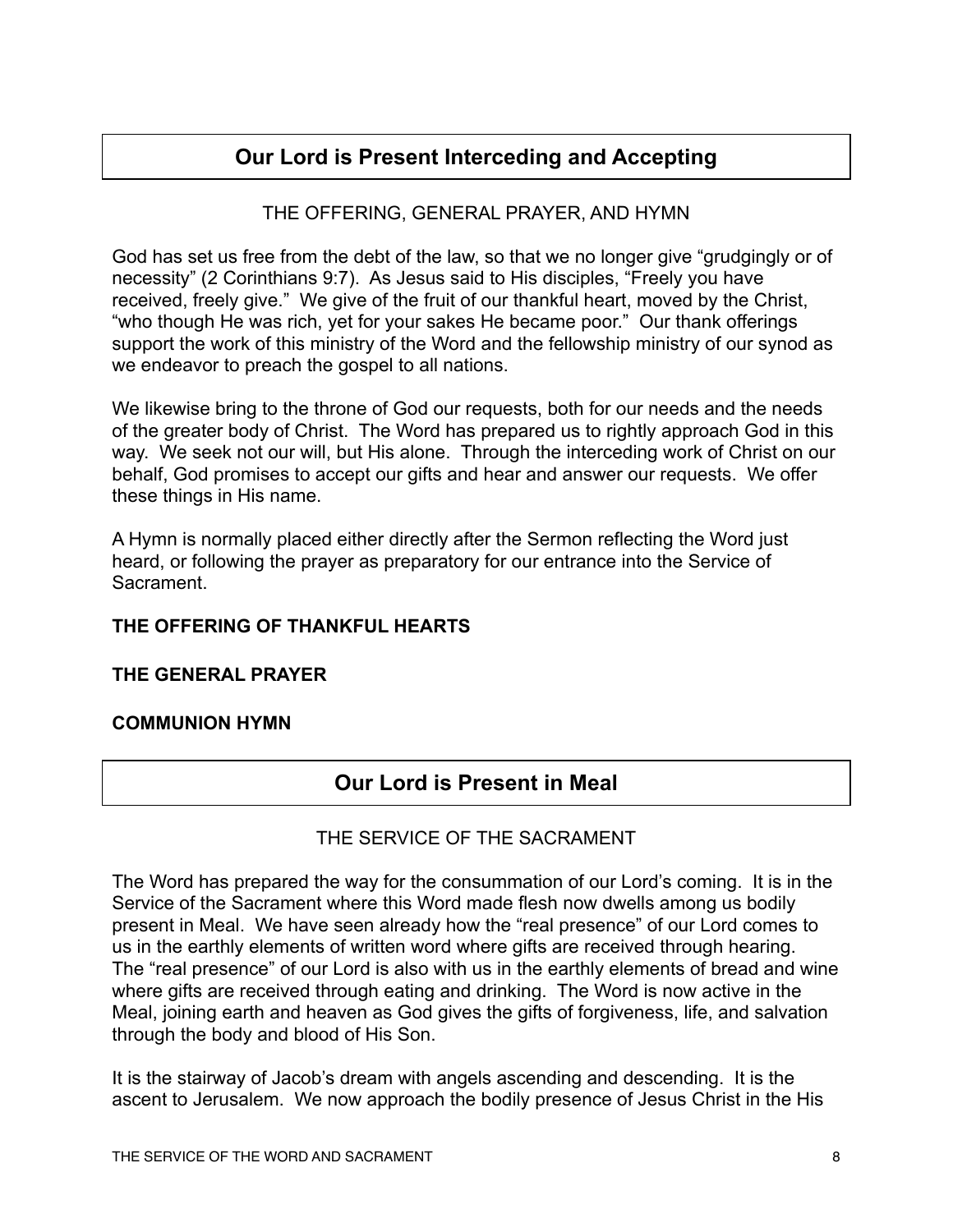Supper. As we approach this climax of the service, the Spirit instructs us to do so "in a worthy manner" (1 Corinthians 11:27,28). Therefore the structure of this movement in the service is designed to bring us through this ascent. The Invocation has brought us through baptism into God's presence. The Confession and Absolution have washed and cleansed us from our sinful works and unrighteous efforts. The Word has revealed the thoughts of God to us. And now by faith we join each other in communion with God. As Paul writes, "The cup of blessing which we bless, is it not the communion of the blood of Christ? The bread which we break, is it not the communion of the body of Christ?" (1 Corinthians 10:16, NKJV)

Thus we responsively ask the Lord to be present both with the congregation and with the minister as we enter this holy space through faith. We lift up our hearts to heaven itself. We join in song with all the company of heaven which ascend and descend amid this heavenly feast. For in this, even now while still on earth, we commune in our God's feast of victory.

With the whole host of heaven we sing the Sanctus of Isaiah 6, wherein Isaiah enters the holy Temple of heaven to hear the angels sing "Sanctus, sanctus, sanctus" – that is, "Holy, Holy, Holy, Lord God of Sabaoth (or hosts). Heaven and earth are full of Thy glory." Again we see how Jesus brings together earth and heaven with the glory of His work of salvation. "Hosanna" we sing. "Save now!" Here the song transitions to the voice of God's people from Psalm 118. This is the song of Palm Sunday which was being sung as Jesus made His entry into Jerusalem. We ascend to this heavenly Jerusalem of the Lord's Supper singing "Blessed is He who comes in the name of the Lord!" Here our King comes to us.

#### **THE PREFACE**

*M: The Lord be with you. C: And with thy spirit. M: Lift up your hearts. C: We lift them up unto the Lord. M: Let us give thanks unto the Lord, our God. C: It is meet and right so to do.*

*M: It is truly good, right, and salutary that we should at all times and in all places give thanks to You, holy Father, almighty, everlasting God:* 

*[Insert proper preface for the season – for example, Trinity Season: "…who with Your only-begotten Son and the Holy Spirit are one God, one Lord. And in the confession of the only true God we worship the Trinity in Person, of Unity of Substance, for whom Majesty is One."]* 

*Therefore with angels and archangels and with all the company of heaven we praise and magnify Your glorious name, evermore praising You and saying:*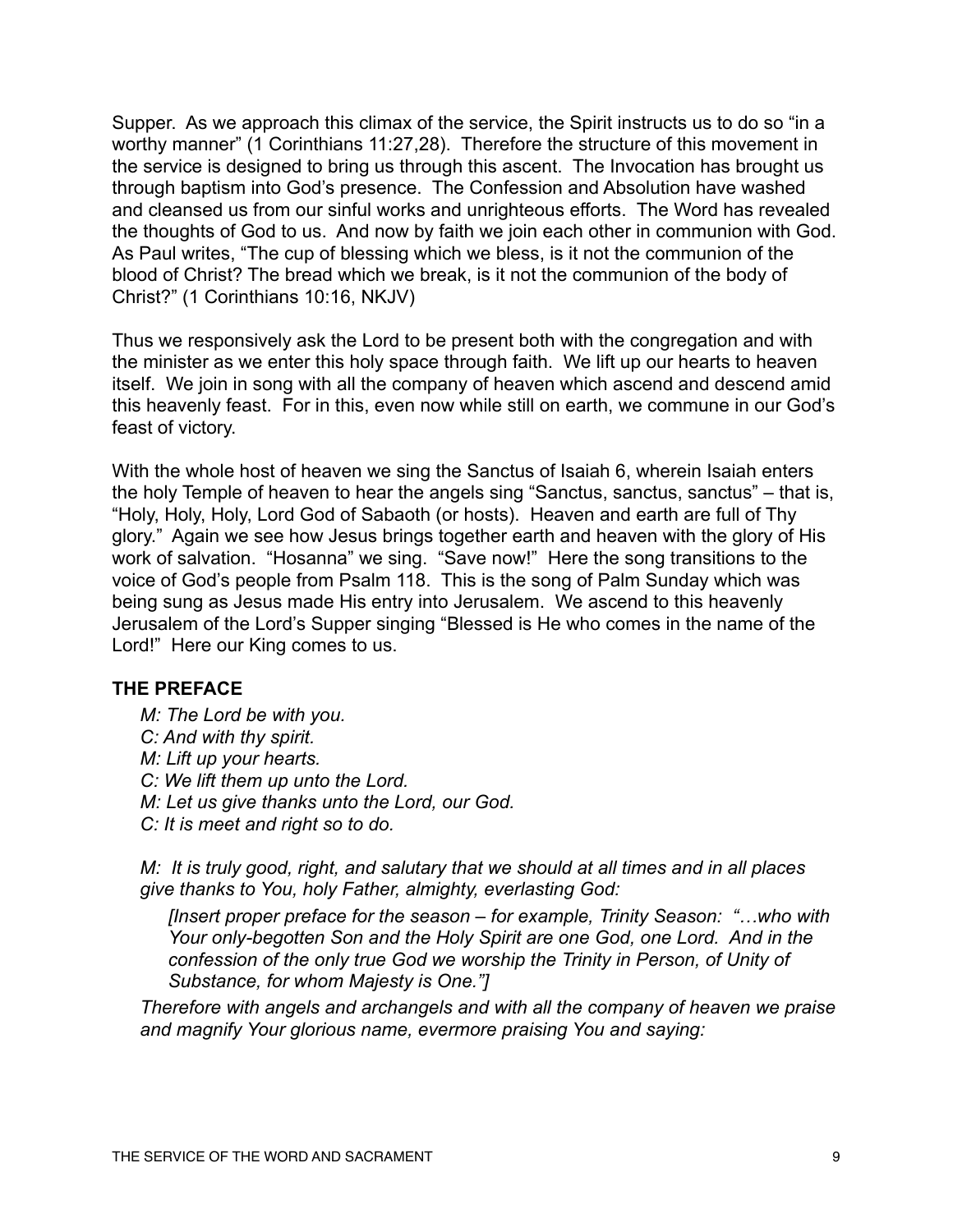#### **THE SANCTUS** – HOLY, HOLY, HOLY **Isaiah 6:3**; Matthew 21:9

*C: Holy, holy, holy, Lord God of Sabaoth; Heav'n and earth are full of Thy glory; Hosanna, Hosanna, Hosanna in the highest. Blessed is He, Blessed is He, Blessed is He Who cometh in the name of the Lord. Hosanna, Hosanna, Hosanna in the highest.*

We pray the prayer which our Lord taught us in Matthew 6:9-13.

# **THE LORD'S PRAYER** Matthew 6:9-13

*M: Our Father who art in heaven, Hallowed be Thy name; Thy kingdom come; Thy will be done on earth as it is in heaven; Give us this day our daily bread; And forgive us our trespasses, as we forgive those who trespass against us; And lead us not into temptation; But deliver us from evil;*

*C: For Thine is the kingdom and the power and the glory forever and ever. Amen.*

As the first climax showed itself in the words and works of our Lord, the Gospel reading, so also we find in these words of our Lord the great gift of His body and blood, brought to us by the Word He speaks. This is His living memorial.

### **THE WORDS OF INSTITUTION** Matthew 26:26-28: Mark 14:22-24:

*M: Our Lord Jesus Christ, on the night when He was betrayed, took bread, and when He had given thanks, He broke it and gave it to the disciples and said: "Take, eat; this is My body, which is given for you. This do in remembrance of Me." In the same way also He took the cup after supper, and when He had given thanks, He gave it to them, saying: "Drink of it all of you; this cup is the new testament in My blood, which is shed for you for the forgiveness of sins. This do, as often as you drink it, in remembrance of Me."*

Through this heavenly entrance of Christ our King, peace is made between earth and heaven, between the creation and the Creator. We ask this peace to be with us now and forever as we now call upon our peacemaker – the sacrificial Lamb who takes away the sin of the world. The Agnus Dei, Lamb of God, of which John cries out "Behold!" is the culmination of the Bible and of the Divine Service. Both in the Word and now in Meal, the one sacrificed by God Himself to make atonement, and bring mercy, is now present in bread and wine. Yet no longer merely the Lamb who was Slain, it is the Lamb described in Revelation 5 – "who was slain, who has redeemed us to God by His blood, and has made us kings and priests to our God." It is the Lamb who even now lives and reigns among us. Hallelujah!

**PAX DOMINI** – THE PEACE OF THE LORD **SAMPLE 20:19** John 20:19

*M: The peace of the Lord be with you always! C: Amen.*

Luke 22:19-20; 1 Corinthians 11:23-25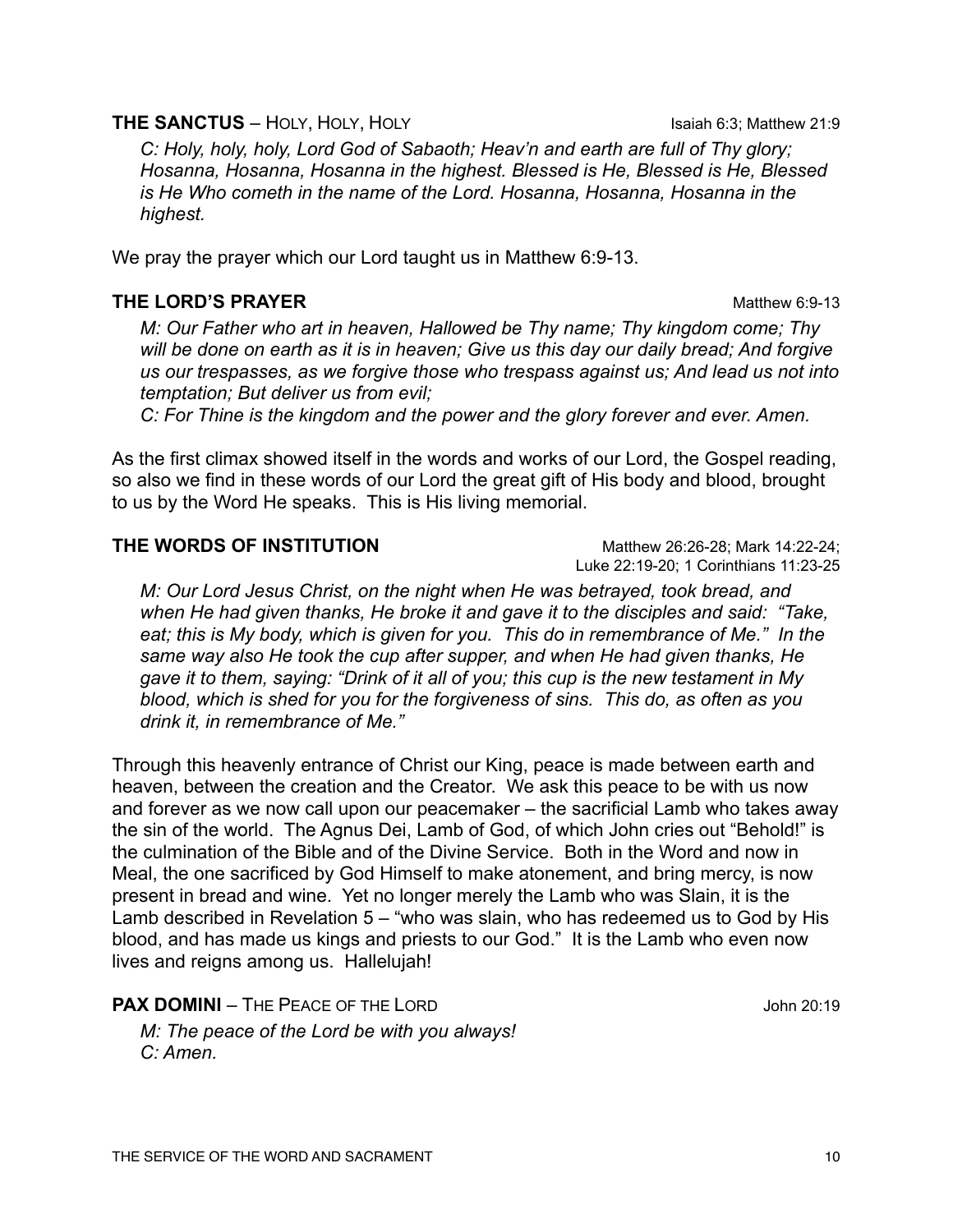#### **THE AGNUS DEI** – LAMB OF GOD **CONCLUSION CONCLUSION** John 1:29

*C: O Christ, the Lamb of God, Who takes away the sin of the world, have mercy upon us. O Christ, the Lamb of God, Who takes away the sin of the world, have mercy upon us. O Christ, the Lamb of God, Who takes away the sin of the world, grant us Your peace. Amen.*

#### **THE DISTRIBUTION**

*M: Take, eat; this is the true body of our Lord and Savior Jesus Christ, given into death for your sins. Take, drink; this is the true blood of our Lord and Savior Jesus Christ, shed for the forgiveness of your sins. Now may this true body and true blood of our Lord and Savior Jesus Christ strengthen and preserve you in the true faith unto life everlasting. Go in peace.*

# **Blessed with God's Presence, We Depart in Peace**

Upon seeing and holding the gift, the Christ child in his own arms, Simeon says in Luke 2, "Lord, now You are letting Your servant depart in peace as You have promised, for my eyes have seen Your salvation which You have prepared before all peoples." We too have held this gift of God. We, by faith, have seen, heard, and tasted God's salvation. We depart in peace. We depart from this Service of the Word and from this world itself at peace with God in heaven. Glory to God, forever.

In this we give thanks and receive the departing blessing which God first bestowed on His people in Numbers 6:24-26 – the Benediction ("blessing"). Along with a departing hymn, you receive the promise of God's blessing of peace to go with you. He promises His presence to remain with His people in Word and Sacrament, sending His Spirit to dwell in them and among them wherever they go and whatever they face. Amen, Amen, Amen – It is certain.

#### **NUNC DIMITTIS** – NOW LET US, THE SONG OF SIMEON LUKE 2:29-32

*C: Lord, now lettest Thou Thy servant depart in peace according to Thy word, For mine eyes have seen Thy Salvation: which Thou hast prepared before the face of all people, a Light to lighten the Gentiles and the Glory of Your people Israel. Glory be to the Father and to the Son and to the Holy Ghost; As it was in the beginning, is now, and ever shall be, world without end. Amen.*

#### **THE THANKSGIVING Properties and the CONSTRUCTION CONSTRUCTS Properties and Properties ATT:1**

*M: O give thanks unto the Lord, for He is good. C: And His mercy endureth forever.*

#### **CLOSING HYMN**